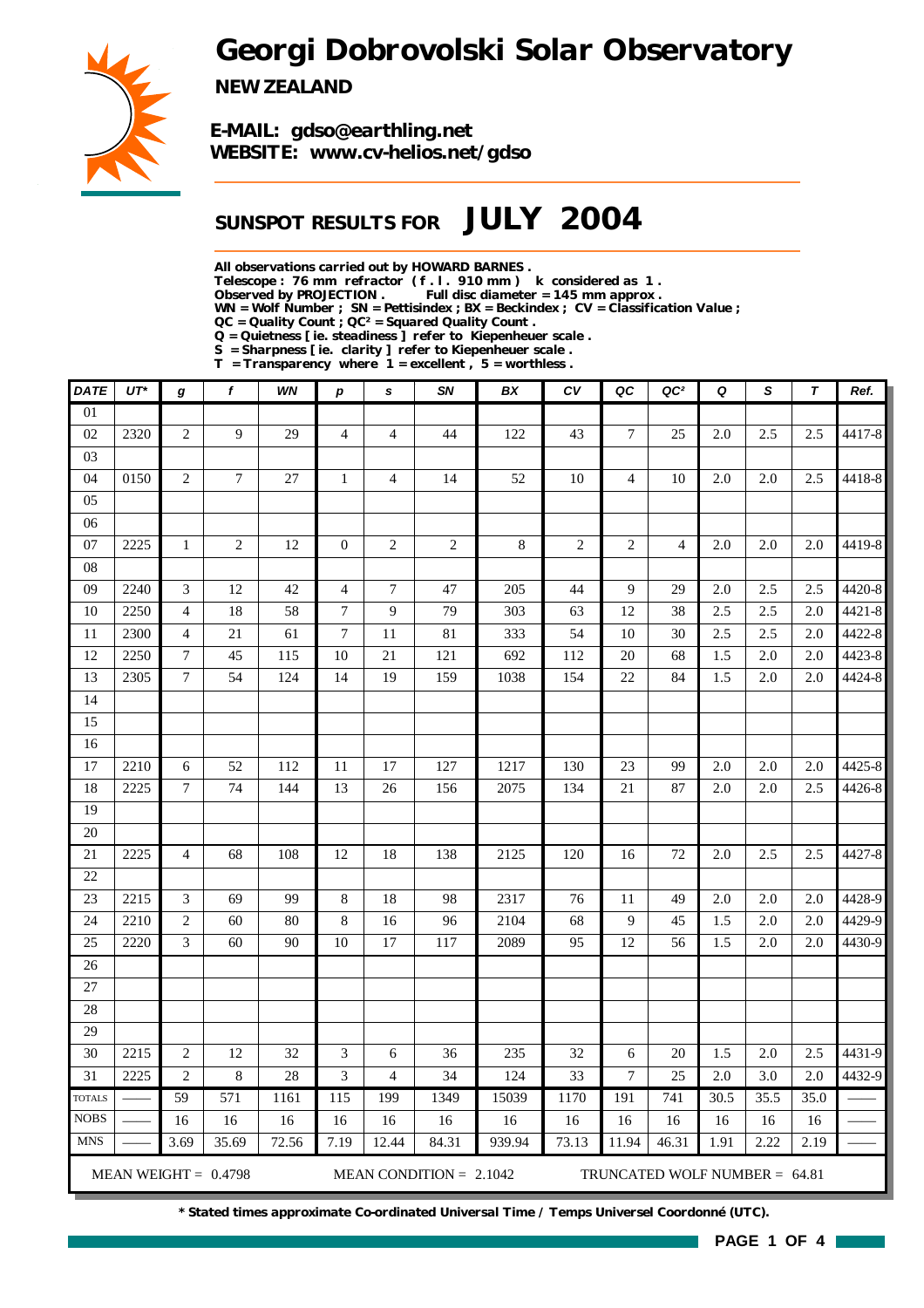*SUNSPOT DISTRIBUTION & INTER-SOL INDICES FOR*

# *JULY 2004*

*All observations carried out by HOWARD BARNES .*

*Telescope : 76 mm refractor ( f . l . 910 mm ) .*

*Observed by PROJECTION . Full disc diameter = 145 mm approx . IS = Inter-Sol Index .*

*gr = number of multi-spot groups .*

*grfp = number of umbræ within penumbræ within the groups (gr) .*

*grf = number of non-penumbral spots within the groups (gr) .*

*efp = number of single penumbral spots .*

*ef = number of single non-penumbral spots .*

*Q = Quietness [ ie. steadiness ] refer to Kiepenheuer scale .*

*S = Sharpness [ ie. clarity ] refer to Kiepenheuer scale .*

*T = Transparency where 1 = excellent , 5 = worthless .*

| <b>DATE</b>   | UT   | <b>IS</b>       | gr             | grfp             | grf            | efp              | $_{\rm ef}$      | $\pmb Q$ | $\mathsf{s}$ | $\pmb{\tau}$ | Ref.       |
|---------------|------|-----------------|----------------|------------------|----------------|------------------|------------------|----------|--------------|--------------|------------|
| 01            |      |                 |                |                  |                |                  |                  |          |              |              |            |
| 02            | 2320 | 11              | $\sqrt{2}$     | $\mathfrak{S}$   | $\overline{4}$ | $\boldsymbol{0}$ | $\boldsymbol{0}$ | 2.0      | 2.5          | 2.5          | 4417-8     |
| 03            |      |                 |                |                  |                |                  |                  |          |              |              |            |
| 04            | 0150 | $8\,$           | $\mathbf{1}$   | $\mathfrak{Z}$   | $\mathfrak{Z}$ | $\overline{0}$   | $\mathbf{1}$     | 2.0      | 2.0          | 2.5          | 4418-8     |
| 05            |      |                 |                |                  |                |                  |                  |          |              |              |            |
| 06            |      |                 |                |                  |                |                  |                  |          |              |              |            |
| 07            | 2225 | 3               | $1\,$          | $\boldsymbol{0}$ | $\mathbf{2}$   | $\boldsymbol{0}$ | $\overline{0}$   | 2.0      | 2.0          | 2.0          | 4419-8     |
| 08            |      |                 |                |                  |                |                  |                  |          |              |              |            |
| $09\,$        | 2240 | 14              | $\sqrt{2}$     | $\overline{4}$   | $\tau$         | $\mathbf{1}$     | $\mathbf{0}$     | $2.0\,$  | 2.5          | 2.5          | 4420-8     |
| 10            | 2250 | 21              | $\mathfrak{Z}$ | $8\,$            | 9              | $\,1\,$          | $\boldsymbol{0}$ | 2.5      | 2.5          | 2.0          | $4421 - 8$ |
| 11            | 2300 | $\overline{23}$ | $\overline{2}$ | 9                | $10\,$         | $\,1\,$          | $\mathbf{1}$     | 2.5      | 2.5          | $2.0\,$      | 4422-8     |
| $12\,$        | 2250 | 50              | $\mathfrak{S}$ | 24               | 19             | $\boldsymbol{0}$ | $\sqrt{2}$       | 1.5      | $2.0\,$      | $2.0\,$      | 4423-8     |
| 13            | 2305 | 59              | 5              | 35               | $17\,$         | $\boldsymbol{0}$ | $\mathbf{2}$     | 1.5      | $2.0\,$      | 2.0          | 4424-8     |
| 14            |      |                 |                |                  |                |                  |                  |          |              |              |            |
| 15            |      |                 |                |                  |                |                  |                  |          |              |              |            |
| 16            |      |                 |                |                  |                |                  |                  |          |              |              |            |
| 17            | 2210 | 58              | $\sqrt{6}$     | 35               | 17             | $\boldsymbol{0}$ | $\boldsymbol{0}$ | $2.0\,$  | 2.0          | $2.0\,$      | 4425-8     |
| $18\,$        | 2225 | 78              | $\overline{4}$ | 47               | 24             | $\,1\,$          | $\overline{2}$   | 2.0      | $2.0\,$      | $2.5\,$      | 4426-8     |
| 19            |      |                 |                |                  |                |                  |                  |          |              |              |            |
| $20\,$        |      |                 |                |                  |                |                  |                  |          |              |              |            |
| 21            | 2225 | 71              | $\mathfrak{Z}$ | 49               | $18\,$         | $\mathbf{1}$     | $\boldsymbol{0}$ | 2.0      | 2.5          | 2.5          | 4427-8     |
| 22            |      |                 |                |                  |                |                  |                  |          |              |              |            |
| 23            | 2215 | 71              | $\sqrt{2}$     | 50               | $18\,$         | $1\,$            | $\boldsymbol{0}$ | $2.0\,$  | $2.0\,$      | $2.0\,$      | 4428-9     |
| 24            | 2210 | 62              | $\sqrt{2}$     | 44               | 16             | $\boldsymbol{0}$ | $\boldsymbol{0}$ | 1.5      | 2.0          | 2.0          | 4429-9     |
| 25            | 2220 | 62              | $\sqrt{2}$     | 42               | $17\,$         | $\,1\,$          | $\boldsymbol{0}$ | 1.5      | $2.0\,$      | $2.0\,$      | 4430-9     |
| $26\,$        |      |                 |                |                  |                |                  |                  |          |              |              |            |
| 27            |      |                 |                |                  |                |                  |                  |          |              |              |            |
| $28\,$        |      |                 |                |                  |                |                  |                  |          |              |              |            |
| 29            |      |                 |                |                  |                |                  |                  |          |              |              |            |
| $30\,$        | 2215 | 13              | $\mathbf{1}$   | 5                | 6              | $1\,$            | $\mathbf{0}$     | 1.5      | 2.0          | 2.5          | 4431-9     |
| 31            | 2225 | $10\,$          | $\sqrt{2}$     | $\overline{4}$   | $\overline{4}$ | $\boldsymbol{0}$ | $\boldsymbol{0}$ | $2.0\,$  | 3.0          | $2.0\,$      | 4432-9     |
| <b>TOTALS</b> |      | 614             | 43             | 364              | 191            | $\overline{8}$   | $\overline{8}$   | 30.5     | 35.5         | 35.0         |            |
| <b>NOBS</b>   |      | $16\,$          | $16\,$         | 16               | $16\,$         | 16               | 16               | $16\,$   | $16\,$       | $16\,$       |            |
| <b>MNS</b>    |      | 38.38           | 2.69           | 22.75            | 11.94          | 0.50             | 0.50             | 1.91     | 2.22         | 2.19         |            |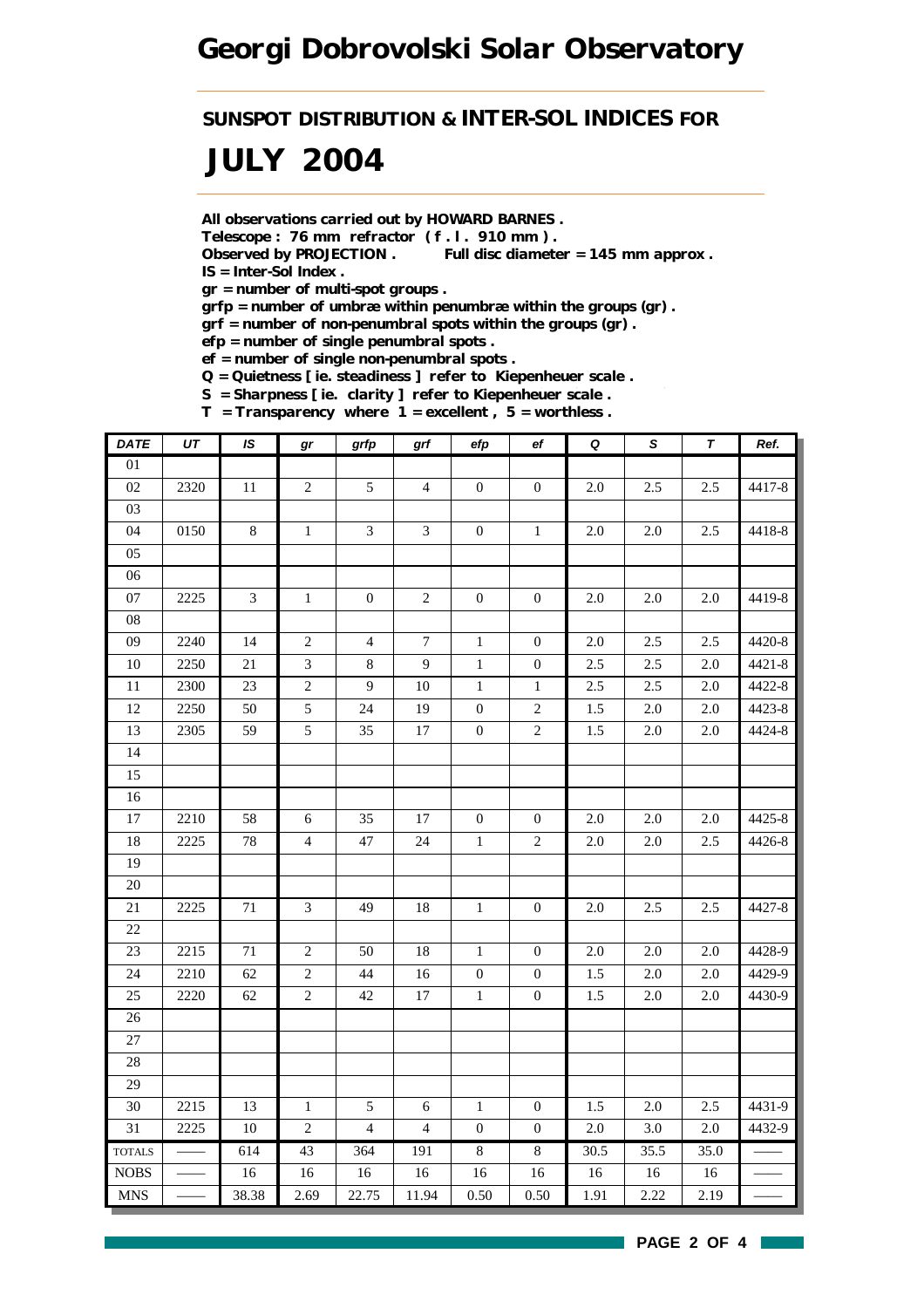### *SUNSPOT CENSUS BY CLASSIFICATION FOR*

# *JULY 2004*

*All observations carried out by HOWARD BARNES . Telescope : 76 mm refractor ( f . l . 910 mm ) . Observed by PROJECTION . Full disc diameter = 145 mm approx . IF 2 OR MORE REGIONS ARE OF THE SAME CLASSIFICATION , THEN SUNSPOT COUNTS ARE SEPARATED BY SOLIDI ( / ) .*

| DATE                | UT   | A<br>В           |                  |                  | C                | D                |                  |                  | E                                        |                         | $\pmb{\digamma}$ |                  | G                                  |                  | $\boldsymbol{H}$ |                  | J                |                  |                  |
|---------------------|------|------------------|------------------|------------------|------------------|------------------|------------------|------------------|------------------------------------------|-------------------------|------------------|------------------|------------------------------------|------------------|------------------|------------------|------------------|------------------|------------------|
|                     |      | g                | f                | g                | f                | g                | f                | g                | f                                        | g                       | f                | g                | f                                  | g                | f                | g                | f                | g                | f                |
| 01                  |      |                  |                  |                  |                  |                  |                  |                  |                                          |                         |                  |                  |                                    |                  |                  |                  |                  |                  |                  |
| 02                  | 2320 | $\mathbf{0}$     | $\overline{0}$   | $\mathbf{0}$     | $\mathbf{0}$     | $\mathbf{1}$     | $\overline{4}$   | $\mathbf{1}$     | 5                                        | $\overline{0}$          | $\boldsymbol{0}$ | $\mathbf{0}$     | $\boldsymbol{0}$                   | $\boldsymbol{0}$ | $\mathbf{0}$     | $\boldsymbol{0}$ | $\mathbf{0}$     | $\boldsymbol{0}$ | $\boldsymbol{0}$ |
| 03                  |      |                  |                  |                  |                  |                  |                  |                  |                                          |                         |                  |                  |                                    |                  |                  |                  |                  |                  |                  |
| 04                  | 0150 | $\mathbf{1}$     | $\mathbf{1}$     | $\mathbf{0}$     | $\boldsymbol{0}$ | $\mathbf{1}$     | 6                | $\mathbf{0}$     | $\mathbf{0}$                             | $\boldsymbol{0}$        | $\boldsymbol{0}$ | $\boldsymbol{0}$ | $\boldsymbol{0}$                   | $\boldsymbol{0}$ | $\boldsymbol{0}$ | $\mathbf{0}$     | $\boldsymbol{0}$ | $\mathbf{0}$     | $\boldsymbol{0}$ |
| 05                  |      |                  |                  |                  |                  |                  |                  |                  |                                          |                         |                  |                  |                                    |                  |                  |                  |                  |                  |                  |
| 06                  |      |                  |                  |                  |                  |                  |                  |                  |                                          |                         |                  |                  |                                    |                  |                  |                  |                  |                  |                  |
| 07                  | 2225 | $\mathbf{0}$     | $\boldsymbol{0}$ | $\mathbf{1}$     | $\overline{c}$   | $\boldsymbol{0}$ | $\boldsymbol{0}$ | $\boldsymbol{0}$ | $\boldsymbol{0}$                         | $\boldsymbol{0}$        | $\boldsymbol{0}$ | $\boldsymbol{0}$ | $\boldsymbol{0}$                   | $\boldsymbol{0}$ | $\boldsymbol{0}$ | $\boldsymbol{0}$ | $\boldsymbol{0}$ | $\boldsymbol{0}$ | $\boldsymbol{0}$ |
| 08                  |      |                  |                  |                  |                  |                  |                  |                  |                                          |                         |                  |                  |                                    |                  |                  |                  |                  |                  |                  |
| 09                  | 2240 | $\overline{0}$   | $\boldsymbol{0}$ | $\boldsymbol{0}$ | $\boldsymbol{0}$ | $\mathbf{1}$     | 3                | $\mathbf{1}$     | $\,$ 8 $\,$                              | $\mathbf{0}$            | $\boldsymbol{0}$ | $\boldsymbol{0}$ | $\boldsymbol{0}$                   | $\boldsymbol{0}$ | $\boldsymbol{0}$ | $\boldsymbol{0}$ | $\boldsymbol{0}$ | $\mathbf{1}$     | $\mathbf{1}$     |
| 10                  | 2250 | $\mathbf{0}$     | $\mathbf{0}$     | $\mathbf{0}$     | $\mathbf{0}$     | $\sqrt{2}$       | $2/2$            | $\mathbf{1}$     | 13                                       | $\boldsymbol{0}$        | $\boldsymbol{0}$ | $\mathbf{0}$     | $\boldsymbol{0}$                   | $\boldsymbol{0}$ | $\mathbf{0}$     | $\boldsymbol{0}$ | $\boldsymbol{0}$ | $\mathbf{1}$     | $\mathbf{1}$     |
| 11                  | 2300 | 1                | 1                | $\boldsymbol{0}$ | $\mathbf{0}$     | $\mathbf{1}$     | 5                | 1                | 14                                       | $\boldsymbol{0}$        | $\boldsymbol{0}$ | $\boldsymbol{0}$ | $\boldsymbol{0}$                   | $\boldsymbol{0}$ | $\mathbf{0}$     | $\boldsymbol{0}$ | $\boldsymbol{0}$ | -1               | $\mathbf{1}$     |
| 12                  | 2250 | $\mathbf{2}$     | 1/1              | $\boldsymbol{0}$ | $\mathbf{0}$     | $\sqrt{2}$       | 4/5              | 3                | 6/12/16                                  | $\mathbf{0}$            | $\boldsymbol{0}$ | $\boldsymbol{0}$ | $\boldsymbol{0}$                   | $\mathbf{0}$     | $\boldsymbol{0}$ | $\bf{0}$         | $\boldsymbol{0}$ | $\boldsymbol{0}$ | $\boldsymbol{0}$ |
| 13                  | 2305 | $\mathbf{2}$     | 1/1              | $\boldsymbol{0}$ | $\boldsymbol{0}$ | $\mathbf{1}$     | 6                | 3                | 7/8/9                                    | 1                       | 22               | $\boldsymbol{0}$ | $\boldsymbol{0}$                   | $\boldsymbol{0}$ | $\boldsymbol{0}$ | $\boldsymbol{0}$ | $\boldsymbol{0}$ | $\boldsymbol{0}$ | $\boldsymbol{0}$ |
| 14                  |      |                  |                  |                  |                  |                  |                  |                  |                                          |                         |                  |                  |                                    |                  |                  |                  |                  |                  |                  |
| 15                  |      |                  |                  |                  |                  |                  |                  |                  |                                          |                         |                  |                  |                                    |                  |                  |                  |                  |                  |                  |
| 16                  |      |                  |                  |                  |                  |                  |                  |                  |                                          |                         |                  |                  |                                    |                  |                  |                  |                  |                  |                  |
| 17                  | 2210 | $\mathbf{0}$     | $\boldsymbol{0}$ | 1                | $\overline{c}$   | $\sqrt{2}$       | 2/7              | -1               | 6                                        | $\mathbf{1}$            | 21               | $\mathbf{1}$     | 14                                 | $\boldsymbol{0}$ | $\boldsymbol{0}$ | $\boldsymbol{0}$ | $\boldsymbol{0}$ | $\boldsymbol{0}$ | $\boldsymbol{0}$ |
| 18                  | 2225 | $\overline{c}$   | 1/1              | $\mathbf{1}$     | $\mathbf{2}$     | $\mathbf{0}$     | $\boldsymbol{0}$ | $\mathbf{1}$     | 11                                       | $\mathbf{1}$            | 24               | 1                | 34                                 | $\boldsymbol{0}$ | $\boldsymbol{0}$ | $\boldsymbol{0}$ | $\boldsymbol{0}$ | $\mathbf{1}$     | $\mathbf{1}$     |
| 19                  |      |                  |                  |                  |                  |                  |                  |                  |                                          |                         |                  |                  |                                    |                  |                  |                  |                  |                  |                  |
| 20                  |      |                  |                  |                  |                  |                  |                  |                  |                                          |                         |                  |                  |                                    |                  |                  |                  |                  |                  |                  |
| 21                  | 2225 | $\boldsymbol{0}$ | $\boldsymbol{0}$ | $\mathbf{0}$     | $\overline{0}$   | $\mathbf{0}$     | $\boldsymbol{0}$ | $\mathbf{2}$     | 7/11                                     | $\mathbf{0}$            | $\boldsymbol{0}$ | $\mathbf{1}$     | 49                                 | $\boldsymbol{0}$ | $\boldsymbol{0}$ | $\boldsymbol{0}$ | $\mathbf{0}$     | $\mathbf{1}$     | $\mathbf{1}$     |
| 22                  |      |                  |                  |                  |                  |                  |                  |                  |                                          |                         |                  |                  |                                    |                  |                  |                  |                  |                  |                  |
| 23                  | 2215 | $\mathbf{0}$     | $\boldsymbol{0}$ | $\mathbf{0}$     | $\boldsymbol{0}$ | 1                | 6                | $\boldsymbol{0}$ | $\boldsymbol{0}$                         | $\mathbf{0}$            | $\boldsymbol{0}$ | 1                | 62                                 | $\mathbf{0}$     | $\boldsymbol{0}$ | $\boldsymbol{0}$ | $\boldsymbol{0}$ | $\mathbf{1}$     | $\mathbf{1}$     |
| 24                  | 2210 | $\boldsymbol{0}$ | $\boldsymbol{0}$ | $\mathbf{0}$     | $\boldsymbol{0}$ | $\mathbf{1}$     | $\overline{c}$   | $\boldsymbol{0}$ | $\boldsymbol{0}$                         | $\mathbf{0}$            | $\boldsymbol{0}$ | $\mathbf{1}$     | 58                                 | $\mathbf{0}$     | $\boldsymbol{0}$ | $\boldsymbol{0}$ | $\boldsymbol{0}$ | $\boldsymbol{0}$ | $\boldsymbol{0}$ |
| 25                  | 2220 | $\mathbf{0}$     | $\mathbf{0}$     | $\boldsymbol{0}$ | $\mathbf{0}$     | $\mathbf{0}$     | $\boldsymbol{0}$ | $\mathbf{1}$     | $\overline{4}$                           | $\boldsymbol{0}$        | $\boldsymbol{0}$ | $\mathbf{1}$     | 55                                 | $\boldsymbol{0}$ | $\boldsymbol{0}$ | $\mathbf{0}$     | $\boldsymbol{0}$ | $\mathbf{1}$     | $\mathbf{1}$     |
| 26                  |      |                  |                  |                  |                  |                  |                  |                  |                                          |                         |                  |                  |                                    |                  |                  |                  |                  |                  |                  |
| 27                  |      |                  |                  |                  |                  |                  |                  |                  |                                          |                         |                  |                  |                                    |                  |                  |                  |                  |                  |                  |
| 28                  |      |                  |                  |                  |                  |                  |                  |                  |                                          |                         |                  |                  |                                    |                  |                  |                  |                  |                  |                  |
| 29                  |      |                  |                  |                  |                  |                  |                  |                  |                                          |                         |                  |                  |                                    |                  |                  |                  |                  |                  |                  |
| 30                  | 2215 | $\boldsymbol{0}$ | $\boldsymbol{0}$ | $\boldsymbol{0}$ | $\boldsymbol{0}$ | $\boldsymbol{0}$ | $\boldsymbol{0}$ | 1                | 11                                       | $\boldsymbol{0}$        | $\boldsymbol{0}$ | $\boldsymbol{0}$ | $\boldsymbol{0}$                   | $\boldsymbol{0}$ | $\boldsymbol{0}$ | $\boldsymbol{0}$ | $\boldsymbol{0}$ | $\mathbf{1}$     | $\mathbf{1}$     |
| 31                  | 2225 | $\mathbf{0}$     | $\mathbf{0}$     | $\boldsymbol{0}$ | $\boldsymbol{0}$ | $\mathbf{1}$     | $\sqrt{2}$       | $\mathbf{1}$     | 6                                        | $\boldsymbol{0}$        | $\boldsymbol{0}$ | $\boldsymbol{0}$ | $\boldsymbol{0}$                   | $\boldsymbol{0}$ | $\boldsymbol{0}$ | $\boldsymbol{0}$ | $\boldsymbol{0}$ | $\boldsymbol{0}$ | $\boldsymbol{0}$ |
| <b>TOTALS</b>       |      | $\,$ 8 $\,$      | $\,$ 8 $\,$      | $\sqrt{3}$       | $\sqrt{6}$       | 14               | 56               | $17\,$           | 154                                      | $\overline{\mathbf{3}}$ | 67               | $\sqrt{6}$       | 272                                | $\boldsymbol{0}$ | $\boldsymbol{0}$ | $\boldsymbol{0}$ | $\boldsymbol{0}$ | $\bf 8$          | $\,8\,$          |
|                     |      |                  |                  |                  |                  |                  |                  |                  | REGIONAL PERCENTAGES                     |                         |                  |                  |                                    |                  |                  |                  |                  |                  |                  |
| $\mathbf A$         |      |                  | $\, {\bf B}$     |                  | ${\bf C}$        |                  | ${\bf D}$        |                  | ${\bf E}$                                |                         | ${\bf F}$        | ${\bf G}$        | $\, {\rm H}$                       |                  |                  | $\bf J$          |                  |                  | <b>SIGMAg</b>    |
| 23.7<br>13.6<br>5.1 |      |                  | $28.8\,$         |                  | 5.1              |                  | $10.2\,$         | $0.0\,$          | $0.0\,$                                  |                         |                  | 13.6             |                                    |                  | 59               |                  |                  |                  |                  |
|                     |      |                  |                  |                  |                  |                  |                  |                  |                                          |                         |                  |                  |                                    |                  |                  |                  |                  |                  |                  |
|                     |      |                  |                  |                  | $NOBS = 16$      |                  |                  |                  | $\overline{p}/g$ mean = 1.9033           |                         |                  |                  | $\overline{f}/g$ mean = 9.8207     |                  |                  |                  |                  |                  |                  |
|                     |      |                  |                  |                  |                  |                  |                  |                  | $\frac{1}{p}$ / g mean = 1.9492          |                         |                  |                  | $\frac{1}{\sqrt{5}}$ mean = 9.6780 |                  |                  |                  |                  |                  |                  |
|                     |      |                  |                  |                  |                  |                  |                  |                  | GROUP COMPLEXITY INDEX $(GCI) = 11.6271$ |                         |                  |                  |                                    |                  |                  |                  |                  |                  |                  |